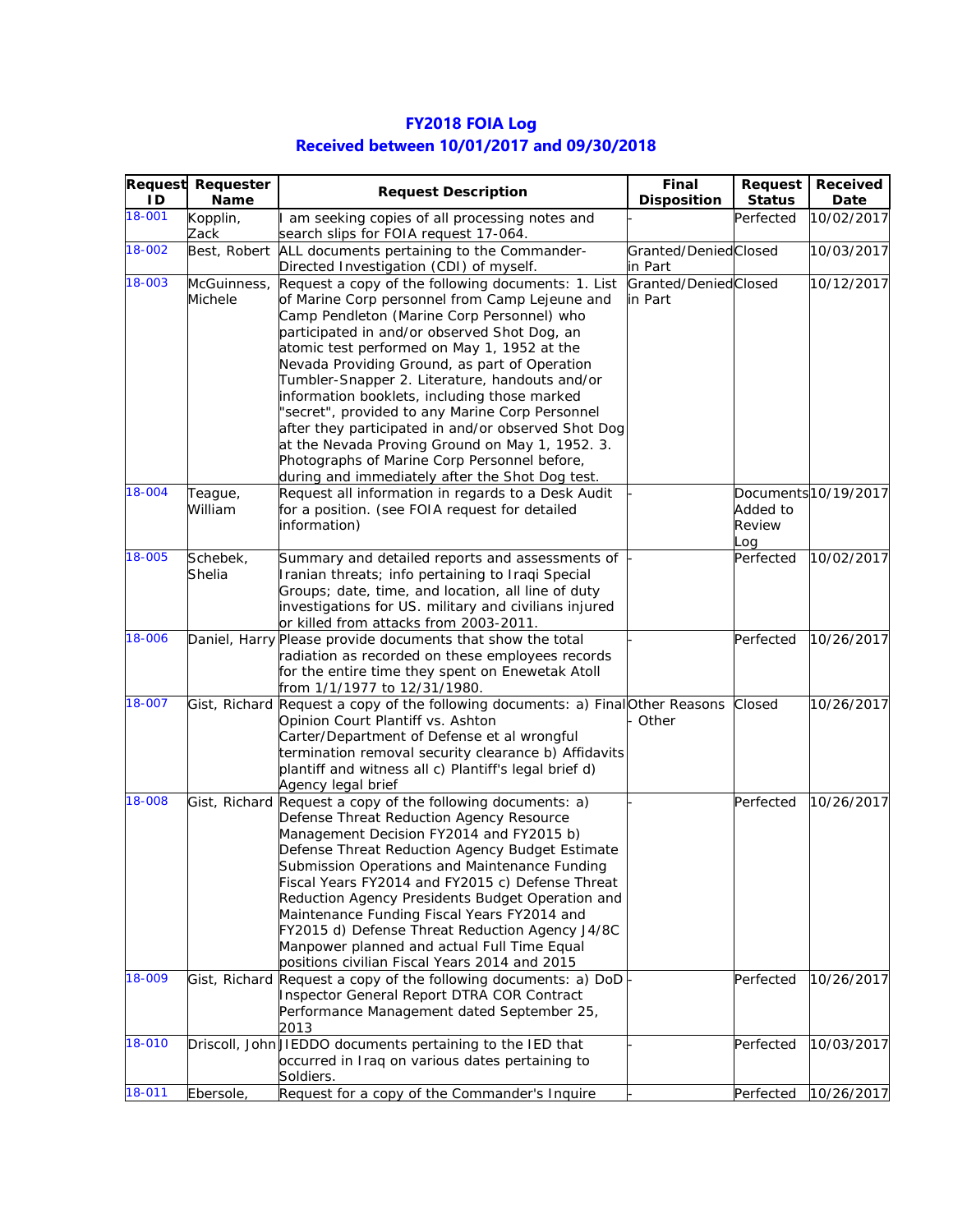|            | Katherine    | Document.                                                                                          |               |           |            |
|------------|--------------|----------------------------------------------------------------------------------------------------|---------------|-----------|------------|
| 18-012     | Erff, Corey  | Referral from OSD FOIA Office for JD.                                                              |               | Perfected | 10/30/2017 |
| 18-013     | Walsh,       | Request a copy of the DTRA Director schedule from                                                  |               | Perfected | 11/13/2017 |
|            | Matthew      | October 1, 2017 to October 31, 2017, including                                                     |               |           |            |
|            |              | each listed event participant and agenda if                                                        |               |           |            |
|            |              | available.                                                                                         |               |           |            |
| 18-014     |              | Small, David Request a copy of all documents and emails                                            |               | Perfected | 11/21/2017 |
|            |              | associated with topics addressed in DTRA OIG                                                       |               |           |            |
|            |              | Contact case #17-014, which pertains to the                                                        |               |           |            |
|            |              | civilian performance bonus payment.                                                                |               |           |            |
| 18-015     | Freudenthal, | 1. A list of security incidents related to the                                                     | Other Reasons | Closed    | 12/01/2017 |
|            | Emmanuel     | transportation, storage, tracking, and use of Ebola                                                | No records    |           |            |
|            |              | samples in the affected countries. 2. A copy of all of                                             |               |           |            |
|            |              | contracts between the DTRA and any                                                                 |               |           |            |
|            |              | subcontractors involved in the collection,                                                         |               |           |            |
|            |              | transportation, processing, storage and shipping of                                                |               |           |            |
| 18-016     | Freudenthal, | Ebola samples.<br>This is a request under the Freedom of Information Other Reasons                 |               | Closed    | 12/06/2017 |
|            | Emmanuel     | Act. I hereby request all the documents provided                                                   | No records    |           |            |
|            |              | under previous FOIA requests that contain the word                                                 |               |           |            |
|            |              | "Ebola" in the request, as well as a list of the                                                   |               |           |            |
|            |              | documents provided in each of the requests.                                                        |               |           |            |
| $18 - 017$ | Freudenthal, | I hereby request the following records: 1. A                                                       | Other Reasons | Closed    | 12/06/2017 |
|            | Emmanuel     | template of the consent forms signed by patients                                                   | - No records  |           |            |
|            |              | enrolled in Ebola vaccines and therapies clinical                                                  |               |           |            |
|            |              | trials in the affected countries (i.e. Guinea, Liberia                                             |               |           |            |
|            |              | and Sierra Leone) and in possession of the DTRA. If                                                |               |           |            |
|            |              | you do not hold this document, please let me know                                                  |               |           |            |
|            |              | where I can find this (institution and exact location                                              |               |           |            |
|            |              | within it) 2. A template of the consent form signed                                                |               |           |            |
|            |              | by the Ebola patients whose samples have been                                                      |               |           |            |
|            |              | analysed in labs in the affected countries (e.g. in                                                |               |           |            |
|            |              | Moyamba and Lakka) and in possession of the                                                        |               |           |            |
|            |              | DTRA. If you do not hold this document, please let                                                 |               |           |            |
|            |              | me know where I can find this (institution and                                                     |               |           |            |
|            |              | exact location within it) 3. The inventory of all the                                              |               |           |            |
|            |              | consent forms that have been signed, both for                                                      |               |           |            |
|            |              | sample extraction and vaccine and therapies clinical                                               |               |           |            |
|            |              | trials, in the affected countries and in possession of                                             |               |           |            |
|            |              | the DTRA. 4. The policies that DTRA follows to                                                     |               |           |            |
|            |              | obtain consent of patients in the extraction of blood                                              |               |           |            |
|            |              | and other samples for medicinal or research                                                        |               |           |            |
|            |              | purposes - both in the US and abroad. 5. The                                                       |               |           |            |
|            |              | policy/document that DTRA follows to manage                                                        |               |           |            |
|            |              | samples such as Ebola in order to keep them linked<br>with their consent information, including in |               |           |            |
|            |              | biobanks 6. A list of the origins of the samples                                                   |               |           |            |
|            |              | processed in the DTRA labs in the affected                                                         |               |           |            |
|            |              | countries (e.g. in Moyamba and Lakka). Or if that                                                  |               |           |            |
|            |              | does not exist, the documents that came with each                                                  |               |           |            |
|            |              | of the samples.                                                                                    |               |           |            |
| 18-018     | Freudenthal, | This is a request under the Freedom of Information Other Reasons                                   |               | Closed    | 12/06/2017 |
|            | Emmanuel     | Act. I hereby request the following records covering- No records                                   |               |           |            |
|            |              | the time period December 1st 2013 to now. I                                                        |               |           |            |
|            |              | hereby request the following records: 1. All the                                                   |               |           |            |
|            |              | documents (such as an import permit or a Special                                                   |               |           |            |
|            |              | Agent Form 2) that the DTRA used to export Ebola                                                   |               |           |            |
|            |              | samples to the US 2. A copy of all the Select Agents                                               |               |           |            |
|            |              | Program APHIS/CDC forms 1, 2, 3, 4 and 5 that                                                      |               |           |            |
|            |              | were submitted by the DTRA pertaining to Ebola. 3.                                                 |               |           |            |
|            |              | The agreements that the DTRA has signed/reached                                                    |               |           |            |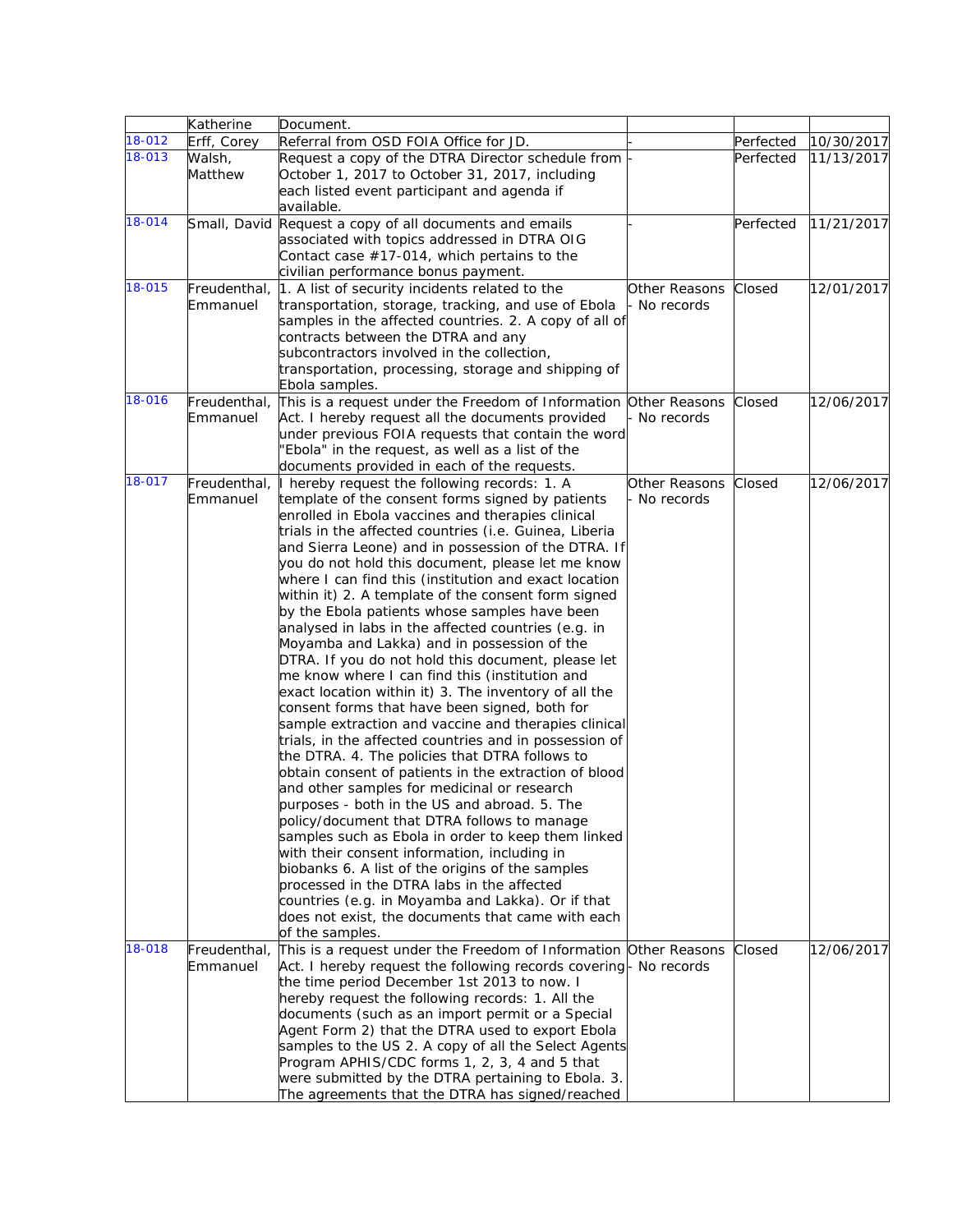| 18-019 |                     | with each of the affected countries (or their<br>relevant institutions) regarding Ebola and the<br>transfer of Ebola samples 4. A template of the<br>document that catalogues each sample together<br>with its relevant information, of if this does not<br>exist a list of all the information that is attached to<br>each sample. e.g. age of patient, viral load, type of<br>sample (such as blood, swab etc) etc 5.<br>Agreements signed by DTRA (e.g. Material Transfer<br>Agreements) with other institutions regarding the<br>use of Ebola samples 6. The inventory of all Ebola<br>samples that are, or were, in possession of the<br>DTRA (in the US or abroad) and were collected in<br>Guinea, Liberia or Sierra Leone (the affected<br>countries), including all the information that comes<br>with it, e.g. the location/lab of collection, their<br>current location, and, if relevant, whether they<br>have been destroyed. If such an inventory does not<br>exist, please let us know the protocol you used to<br>avoid samples going missing. 7. The inventory of all<br>Ebola samples imported to the US, including their<br>current location (labs and/or biobanks where they<br>are stored), and, if relevant, the number that have<br>been destroyed. 8. Any inventory held by DTRA<br>regarding Ebola samples that were collected or<br>processed by other entities (including the CDC,<br>DOD, NIH, Navy, ACCEL, private laboratories etc) in<br>Guinea, Liberia or Sierra Leone (the affected<br>countries), including the location/lab of collection,<br>their current location, and, if relevant, whether<br>they have been destroyed.<br>Santos, Rose I hereby request a copy of the following documents<br>identified toHDTRA112D0004: 1. Base contract with<br>SOW/PWS, terms and conditions, LCAT<br>descriptions, Task Areas, TO process, NAICS Code | Perfected | 12/06/2017 |
|--------|---------------------|-------------------------------------------------------------------------------------------------------------------------------------------------------------------------------------------------------------------------------------------------------------------------------------------------------------------------------------------------------------------------------------------------------------------------------------------------------------------------------------------------------------------------------------------------------------------------------------------------------------------------------------------------------------------------------------------------------------------------------------------------------------------------------------------------------------------------------------------------------------------------------------------------------------------------------------------------------------------------------------------------------------------------------------------------------------------------------------------------------------------------------------------------------------------------------------------------------------------------------------------------------------------------------------------------------------------------------------------------------------------------------------------------------------------------------------------------------------------------------------------------------------------------------------------------------------------------------------------------------------------------------------------------------------------------------------------------------------------------------------------------------------------------------------------------------------------------------------------------------------------------------------|-----------|------------|
|        |                     | list, Small Business requirement, etc., 2. All                                                                                                                                                                                                                                                                                                                                                                                                                                                                                                                                                                                                                                                                                                                                                                                                                                                                                                                                                                                                                                                                                                                                                                                                                                                                                                                                                                                                                                                                                                                                                                                                                                                                                                                                                                                                                                      |           |            |
|        |                     | contract modifications 3. All task orders, with                                                                                                                                                                                                                                                                                                                                                                                                                                                                                                                                                                                                                                                                                                                                                                                                                                                                                                                                                                                                                                                                                                                                                                                                                                                                                                                                                                                                                                                                                                                                                                                                                                                                                                                                                                                                                                     |           |            |
| 18-020 |                     | modifications                                                                                                                                                                                                                                                                                                                                                                                                                                                                                                                                                                                                                                                                                                                                                                                                                                                                                                                                                                                                                                                                                                                                                                                                                                                                                                                                                                                                                                                                                                                                                                                                                                                                                                                                                                                                                                                                       |           |            |
|        | Reynolds,<br>Edward | Request for copies of documents CAF relied upon in Granted/Denied Closed<br>its preliminary decision to deny/revoke security<br>in Part<br>eligibility                                                                                                                                                                                                                                                                                                                                                                                                                                                                                                                                                                                                                                                                                                                                                                                                                                                                                                                                                                                                                                                                                                                                                                                                                                                                                                                                                                                                                                                                                                                                                                                                                                                                                                                              |           | 12/04/2017 |
| 18-021 | Keys, Clay          | Request for copies of FOIA Request Cases number<br>11-012, 12-053 and 12-091.                                                                                                                                                                                                                                                                                                                                                                                                                                                                                                                                                                                                                                                                                                                                                                                                                                                                                                                                                                                                                                                                                                                                                                                                                                                                                                                                                                                                                                                                                                                                                                                                                                                                                                                                                                                                       | Perfected | 12/07/2017 |
| 18-022 | George,<br>Marty    | A copy of correspondence from Congressman<br>Other Reasons Closed<br>Michael Grimm. Please search for documents from<br>No records<br>January 3, 2013 - January 5, 2015. I believe the<br>correspondence are most likely to be held by your<br>Office of Congressional Affairs, Office of Legislative<br>Affairs, or the office of the Executive Secretariat<br>and likely tracked within a correspondence<br>management system. I am specifically looking for<br>correspondence regarding policy, legislation, or<br>regulations, recommendations for executive branch<br>positions or appointments, or support or opposition<br>to federal funding for programs, projects, or<br>companies. I am not requesting documents related<br>to Congressional casework (Date Range for Record<br>Search: From 1/3/2013 To 1/5/2015)                                                                                                                                                                                                                                                                                                                                                                                                                                                                                                                                                                                                                                                                                                                                                                                                                                                                                                                                                                                                                                                       |           | 12/07/2017 |
| 18-023 | Scantling,<br>David | All Joint Improvised-Threat Defeat Organization<br>("JIDO") documents, electronic-mail messages<br>(including attachments, if any), and reports                                                                                                                                                                                                                                                                                                                                                                                                                                                                                                                                                                                                                                                                                                                                                                                                                                                                                                                                                                                                                                                                                                                                                                                                                                                                                                                                                                                                                                                                                                                                                                                                                                                                                                                                     | Perfected | 12/08/2017 |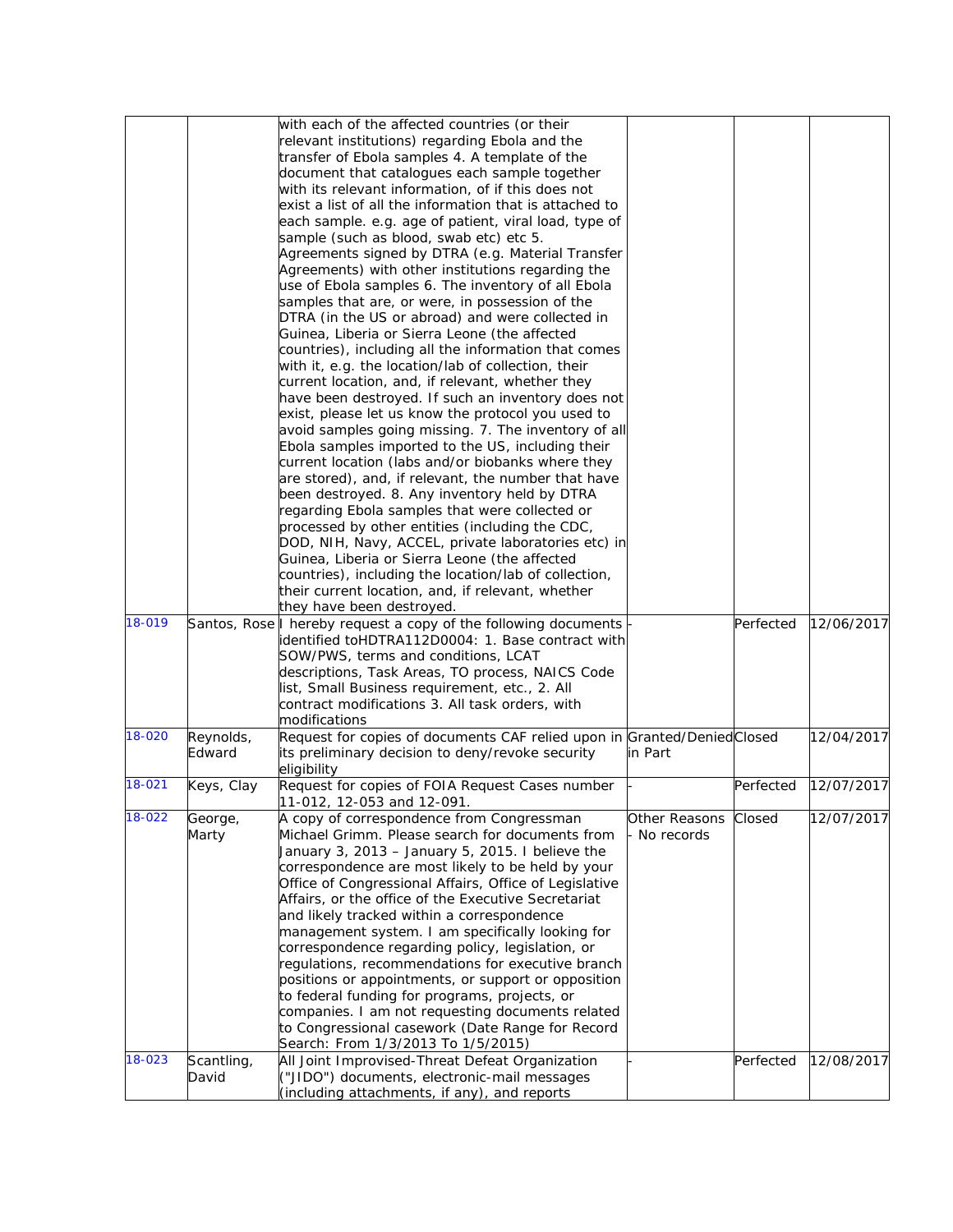|        |                       | (hereafter "documents") related to the Joint<br>Improvised Explosive Device Defeat Organization's<br>July 2007 investigations and analysis of Explosively<br>Formed Penetrator ("EFP") attacks against Coalition<br>Forces in Iraq. The following constraints limit this<br>FOIA request: 1. The inclusive dates of July 1,<br>2007, to July 31, 2007; 2. Excluding any<br>documents containing the agency's deliberative<br>material or recommendations; 3. Excluding any<br>documents classified Top Secret ("TS"), Sensitive<br>Compartmented Information ("SCI"), and/or<br>Special Access Program ("SAP"); however, 4.<br>Including all of the agency's responsive documents<br>that are classified below the TS, SCI and/or SAP<br>levels; for example, any documents marked:<br>Unclassified ("U"), Sensitive But Unclassified<br>("SBU"), For Official Use Only ("FOUO"),<br>Confidential ("C"), Law Enforcement Sensitive<br>("LES"), and/or Secret ("S"). |                                       |           |            |
|--------|-----------------------|---------------------------------------------------------------------------------------------------------------------------------------------------------------------------------------------------------------------------------------------------------------------------------------------------------------------------------------------------------------------------------------------------------------------------------------------------------------------------------------------------------------------------------------------------------------------------------------------------------------------------------------------------------------------------------------------------------------------------------------------------------------------------------------------------------------------------------------------------------------------------------------------------------------------------------------------------------------------|---------------------------------------|-----------|------------|
| 18-024 | Funk,<br>LeAnne       | We are making a Freedom of Information Act<br>request for a current list of all Defense Threat<br>Reduction Agency civilian employees, in electronic<br>format, sent via email address to<br>Ifunk@fedemplben.org < Caution-<br>$mailto: Ifunk@fedemplben.org >$ , and include the<br>following fields in a "Comma separated format"<br>(CSV) or Excel format: Employee Full Name Agency<br>Name and Location Employee Work Email Address<br>Job Title Salary                                                                                                                                                                                                                                                                                                                                                                                                                                                                                                       | Other Reasons<br>Request<br>withdrawn | Closed    | 12/20/2017 |
| 18-025 | Trevithick,<br>Joseph | Referral from DoD FOIA Office. Request a copy of<br>the cover sheet, other front matter and the table of<br>contents for the most recent version of CONPLAN<br>0100-08.                                                                                                                                                                                                                                                                                                                                                                                                                                                                                                                                                                                                                                                                                                                                                                                             |                                       | Perfected | 12/21/2017 |
| 18-026 | Keys, Clay            | Request for FOIA Log FY2015 to 2017 present.                                                                                                                                                                                                                                                                                                                                                                                                                                                                                                                                                                                                                                                                                                                                                                                                                                                                                                                        | Granted in Full Closed                |           | 12/27/2017 |
| 18-027 | Keys, Clay            | Request for previously released FOIA requests and<br>the Agency's response to the FOIAs: 1. 09-0003 2.<br>10-0084 3. 10-00147 4. 13-034 5. 14-019                                                                                                                                                                                                                                                                                                                                                                                                                                                                                                                                                                                                                                                                                                                                                                                                                   |                                       | Perfected | 12/27/2017 |
| 18-028 | Kick, Russ            | Requests for logs covering 2016 and 2017, which<br>include a field showing the subject of each request<br>and a field for the final disposition.                                                                                                                                                                                                                                                                                                                                                                                                                                                                                                                                                                                                                                                                                                                                                                                                                    | Granted/DeniedClosed<br>in Part       |           | 01/08/2018 |
| 18-029 | Liewer,<br>Steve      | I request that a copy of the following documents :<br>Mission debrief and/or after-action reports for all<br>Open Skies Treaty missions involving U.S. crews<br>from 2014-2017.                                                                                                                                                                                                                                                                                                                                                                                                                                                                                                                                                                                                                                                                                                                                                                                     | Denied in Full                        | Closed    | 01/09/2018 |
| 18-030 |                       | Nerney, RyanThe law office of Edmunds law firm is requesting a<br>copy of the background investigative file on a<br>former employer on the employee behalf.                                                                                                                                                                                                                                                                                                                                                                                                                                                                                                                                                                                                                                                                                                                                                                                                         |                                       | Perfected | 01/09/2018 |
| 18-031 |                       | Santos, Rose Good morning, under the provisions of the Freedom<br>of Information Act, I hereby request a copy of the<br>following documents identified to HDTRA116F0012:<br>1. Copy of the contract title page (1st page only)<br>and 2. Copy of the CURRENT Statement of<br>Work/Performance Work Statement (SOW/PWS)<br>WE SEEK NO PRICING                                                                                                                                                                                                                                                                                                                                                                                                                                                                                                                                                                                                                        |                                       | Perfected | 01/04/2018 |
| 18-032 | Powell,<br>Eleanor    | Digital database or document information<br>maintained in various formats that track<br>Congressional Correspondence between January 1,<br>2007 and February 6, 2018.                                                                                                                                                                                                                                                                                                                                                                                                                                                                                                                                                                                                                                                                                                                                                                                               |                                       | Perfected | 02/06/2018 |
| 18-033 | November,<br>Rachel   | Request the most up-to-date versions of any and<br>all policies, instructions, directives, and memoranda<br>which contain provisions that instruct, direct, or                                                                                                                                                                                                                                                                                                                                                                                                                                                                                                                                                                                                                                                                                                                                                                                                      | Granted in Full Closed                |           | 02/15/2018 |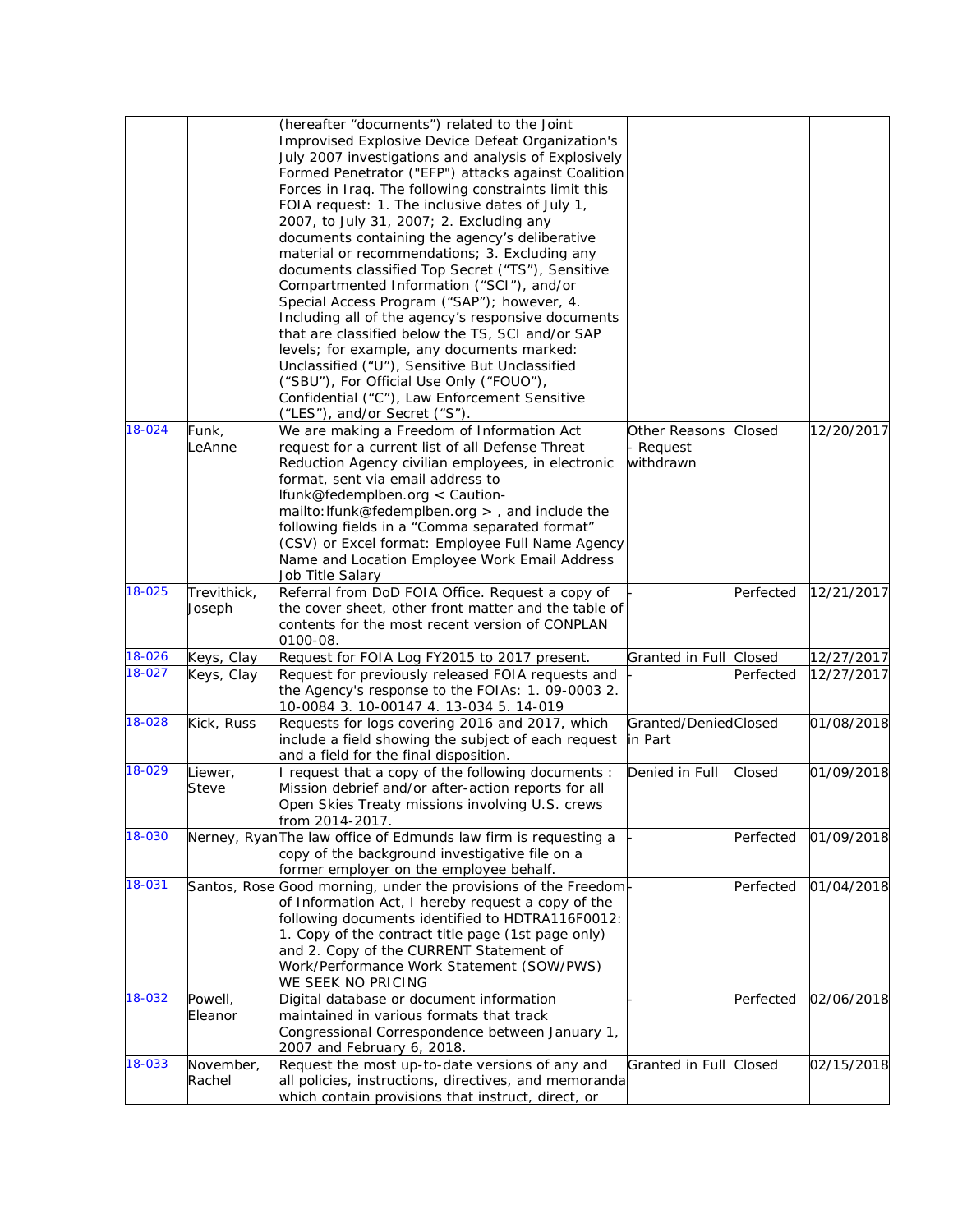|        |                     | advise agency or contract personnel in how to<br>respond to inquiries from a member of the news<br>media or a member of Congress, Congressional<br>staff, or Government Accountability Office. We also<br>request the most up-to-date versions of any and all                                                                                                                                                                         |                                                                                    |           |            |
|--------|---------------------|---------------------------------------------------------------------------------------------------------------------------------------------------------------------------------------------------------------------------------------------------------------------------------------------------------------------------------------------------------------------------------------------------------------------------------------|------------------------------------------------------------------------------------|-----------|------------|
|        |                     | policies, instructions, directives, and memoranda<br>whose purposes are to instruct, direct, or advise<br>any personnel as to proper policies for engagement<br>with Federal, Executive, and Legislative<br>Communities, the Media, and the General Public.                                                                                                                                                                           |                                                                                    |           |            |
| 18-034 |                     | Reilly, Steve Copy of the Agency Reform Plan submitted to the<br>Office of Management and Budget ("OMB") in<br>approximately September 2017 in accordance with<br>OMB Memorandum M-17-22 ("Comprehensive Plan<br>for Reforming the Federal Government and<br>Reducing the Federal Civilian Workforce"). (Date<br>Range for Record Search: From 9/1/2017 To<br>9/30/2017)                                                              | Granted/DeniedClosed<br>in Part                                                    |           | 02/23/2018 |
| 18-035 | Keys, Clay          | Request a paper copy of the following published<br>FOIAs and the Agency response to the FOIAs: 15-<br>013 - 11/20/14 - 06/02/15 (granted in full) 16-065<br>06/27/16 - 12/21/16 (granted in full) 16-066 -<br>07/11/16, 03/09/17 (granted in full) 16-067 -<br>07/11/16, 03/09/17 (granted in full) most recent<br>annual report to congress                                                                                          |                                                                                    | Perfected | 02/27/2018 |
| 18-036 | Masoner,<br>Michael | Email records of the Director, DTRA and the Insider<br>Threat Program Manager, DTRA in which the<br>requester was in the subject line or who name<br>appeared in the email message body. (Date Range<br>for Record Search: From 5/1/2016 To 4/30/2017)                                                                                                                                                                                |                                                                                    | Perfected | 01/05/2018 |
| 18-037 |                     | Galante, Paul Naval Atomic Weapons Vulnerability Program",<br>which can be found under the accession number<br>0800045                                                                                                                                                                                                                                                                                                                | Other Reasons<br>- All Records<br>Referred to<br>Another<br>Component or<br>Agency | Closed    | 01/18/2018 |
| 18-038 |                     | Khan, AymanRequest all record on herself.                                                                                                                                                                                                                                                                                                                                                                                             | Other Reasons<br>- No records                                                      | Closed    | 03/08/2018 |
| 18-039 |                     | Santos, Rose documents identified to BAAJIEDDO1001                                                                                                                                                                                                                                                                                                                                                                                    | Other Reasons<br>- No records                                                      | Closed    | 03/13/2018 |
| 18-040 | Keys, Clay          | Request a printed paper copy of the following<br>published FOIAs and the Agency response to<br>FOIAs: - FOIA# 14-027 - FOIA# 14-082 - FOIA#<br>14-084 Any info regarding "Operation Ivy"                                                                                                                                                                                                                                              |                                                                                    | Perfected | 03/16/2018 |
| 18-041 |                     | Morse, Jenny Request a copy of the following documents: -<br>Number of HPE Servers and Storage located at<br>Defense Threat Reduction Agency - Serial Numbers<br>and Product Numbers of HPE Servers and Storage<br>located at Defense Threat Reduction Agency -<br>Contracting Officer and Procurement Officer for<br>Defense Threat Reduction Agency - IT Manager and<br>Systems Administrator at Defense Threat Reduction<br>Agency | Other Reasons<br>- Request<br>withdrawn                                            | Closed    | 03/22/2018 |
| 18-042 | Keys, Clay          | Request FOIA final response for Case 14-126<br>(Grant in Full), 2008-00107 (Grant if full, 2009-<br>00035 (grant in full), and 2009-00143 (grant in<br>full).                                                                                                                                                                                                                                                                         |                                                                                    | Perfected | 06/11/2018 |
| 18-043 | Regan,<br>Keland    | Request copies of successful candidate<br>qualifications for the Combating Weapons of Mass<br>Destruction Planner, DTRA-18-10122765-DE.                                                                                                                                                                                                                                                                                               |                                                                                    | Perfected | 04/06/2018 |
| 18-044 | Keys, Clay          | Request the Agency response copy to FOIA Case                                                                                                                                                                                                                                                                                                                                                                                         |                                                                                    | Perfected | 04/05/2018 |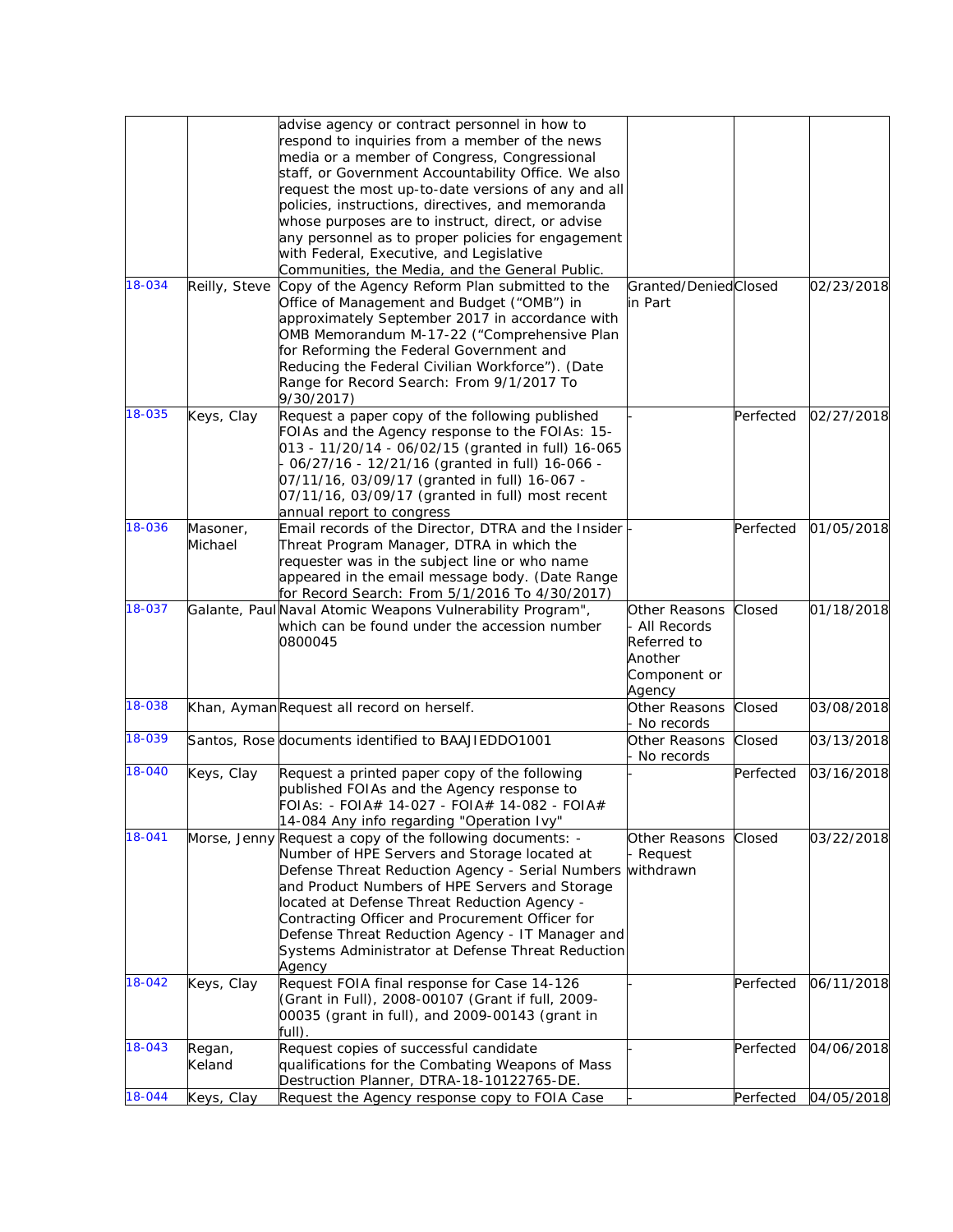|        |                                  | 16-065, 16-073, 16-067 and 14-083.                                                                                                                                                                                                                                                                                                                                                                                                                                                                                                              |                                       |           |            |
|--------|----------------------------------|-------------------------------------------------------------------------------------------------------------------------------------------------------------------------------------------------------------------------------------------------------------------------------------------------------------------------------------------------------------------------------------------------------------------------------------------------------------------------------------------------------------------------------------------------|---------------------------------------|-----------|------------|
| 18-045 | John                             | Greenewald, I respectfully request a copy of records, electronic<br>or otherwise, of the following: 1) FOIA Case Log for<br>calendar year 2017 (if your agency operates off of<br>a fiscal year, that is also ok) 2) FOIA Appeals Log<br>for calendar years 2017 (if your agency operates<br>off of a fiscal year, that is also ok) 3) Mandatory<br>Declassification Review (MDR) Log for calendar<br>year2017 (if your agency operates off of a fiscal<br>year, that is also ok)                                                               | Granted in Full Closed                |           | 04/09/2018 |
| 18-046 | Lozinsky-<br>Roitgarts,<br>Irena | Request for copies of all records about me indexed<br>to my name. Records that would inform on the<br>following: - Was I ever listed as a Human Subject<br>of Classified Research - Was I used as a test<br>subject for a program MK-Ultra - Was I a test<br>subject for a program MKSEARCH? - Was I a test<br>subject for a Project MKOFTEN? - Was I a test<br>subject for a Project MONARCH - Was I a test<br>subject for a Project STARGATE - Was I a test<br>subject for Project SCANATE - Was I a test subject<br>for Project SENSEMAKING? | Other Reasons<br>No records           | Closed    | 04/24/2018 |
| 18-047 | Kaczynski,<br>Patricia           | Emails from Mr. David Cherry and Colonel<br>Demetrius Walters concerning the requester.                                                                                                                                                                                                                                                                                                                                                                                                                                                         |                                       | Received  | 05/01/2018 |
| 18-048 | Gallagher,                       | all Records regarding Marijuana Policy and the<br>Ryan "Sasha"Military. All Records, All Policies                                                                                                                                                                                                                                                                                                                                                                                                                                               | Other Reasons<br>No records           | Closed    | 05/01/2018 |
| 18-049 | Gallagher,                       | Any Documents that enforce the Religious Freedom<br>Ryan "Sasha" Restoration Act (RFRA), or the Religious Land Usa<br>and Institutionalized Persons Act (RLUIPA).<br>Consider this to be similar to a request as to if you<br>have any Documents which lay out your<br>Handicapped Policy in regards to the Americans<br>with Disabilities Act (ADA), but Religious in Nature.                                                                                                                                                                  | Other Reasons<br>No records           | Closed    | 02/12/2018 |
| 18-050 | Fennessey,<br>Barbara            | Documents concerning deceased veteran.                                                                                                                                                                                                                                                                                                                                                                                                                                                                                                          | Other Reasons<br>No records           | Closed    | 05/01/2018 |
| 18-051 | Paulsen,<br>Steven               | Printed paper copies of: (1) 2008-00052, lynne<br>skelly, 2-28-08; (2) Information re Operation<br>Artichoke; (3) 2009-00004, James Oskins, 10-3-<br>08; and FOIA Log for 2016. (Limit to 100 pages)                                                                                                                                                                                                                                                                                                                                            |                                       | Received  | 04/09/2018 |
| 18-052 | Amanda                           | Damasiewicz, Copy of the form DA 3822.                                                                                                                                                                                                                                                                                                                                                                                                                                                                                                          |                                       | Perfected | 04/16/2018 |
| 18-053 | Keys, Clay                       | Request a paper copy of the following published<br>FOIAs and the Agency response to the following<br>FOIA request: 2009-00004, J. Oskins, 10/03/08<br>2009-00037, Schlosser, 11/7/08 2009-00121, J.<br>Mitchell, 4/15/09                                                                                                                                                                                                                                                                                                                        |                                       | Perfected | 05/15/2018 |
| 18-054 | Greenewald,<br>John              | Request for copies of records electronic or<br>otherwise of the following: manuals, operating<br>procedures, instruction booklets, information<br>pamphlets etc., for Discreet Occulus<br>network/sensors.                                                                                                                                                                                                                                                                                                                                      |                                       | Perfected | 05/18/2018 |
| 18-055 |                                  | Galante, Paul Request a catalog or index of all audiovisual<br>products currently held by DTRA in DTRIAC. Please<br>include all available metadata (media type,<br>barcode, location, classification, etc).                                                                                                                                                                                                                                                                                                                                     |                                       | Perfected | 05/25/2018 |
| 18-056 | Ostrovsky,<br>Simon              | Copies of all licenses issued to individuals and<br>entities under the Ukraine-related sanctions<br>programs.                                                                                                                                                                                                                                                                                                                                                                                                                                   |                                       | Perfected | 05/30/2018 |
| 18-057 | Kesteloo,<br>Haye                | document serial number OSD070728-<br>18/CMD071139-18. I believe this to be a memo<br>from Deputy Secretary of Defense Patrick<br>Shanahan to various defense departments issuing a                                                                                                                                                                                                                                                                                                                                                              | Other Reasons<br>Request<br>withdrawn | Closed    | 05/31/2018 |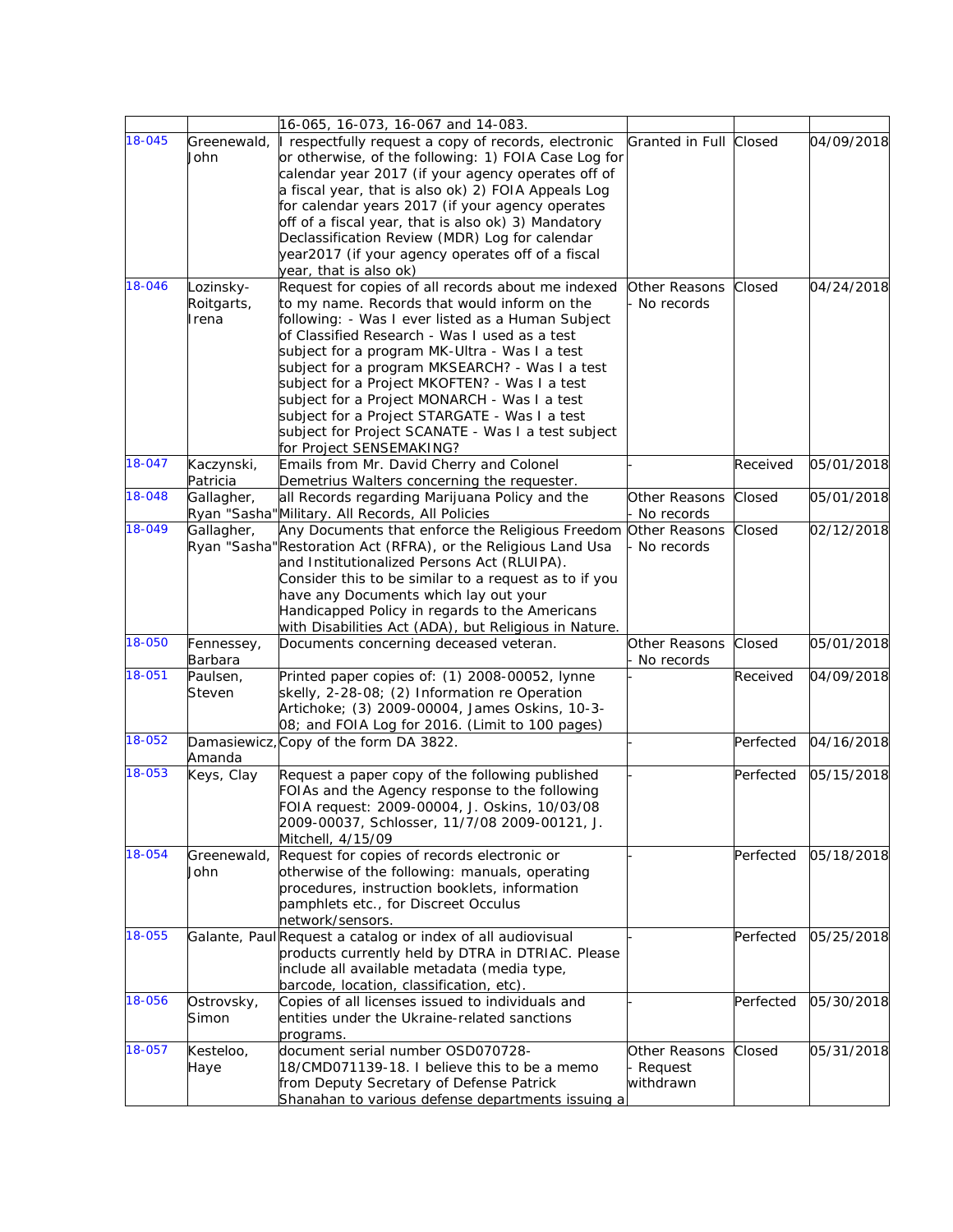|        |                    | ban on the use and purchase of all Commercial Off                                                      |                          |           |            |
|--------|--------------------|--------------------------------------------------------------------------------------------------------|--------------------------|-----------|------------|
|        |                    | the Shelf (COTS) UAS (drones).                                                                         |                          |           |            |
| 18-058 | Keys, Clay         | Request a printed paper copy of the following                                                          |                          | Perfected | 05/30/2018 |
|        |                    | published FOIAs and the Agency response to the                                                         |                          |           |            |
|        |                    | FOIAs: 1. 2009-00212, Hollista, 8/30/09 2. Latest                                                      |                          |           |            |
|        |                    | info on Eletromagnetic Pulse Threats against USA 3.                                                    |                          |           |            |
|        |                    | 2008-00066, Thornbrugh, 2/28/08 4. FOIA log for<br>year 2016, 2017                                     |                          |           |            |
| 18-059 |                    | Beck, Randall Please provide our office with complete copies of all-                                   |                          | Perfected | 05/09/2018 |
|        |                    | records including but not limited to photographs,                                                      |                          |           |            |
|        |                    | electronic surveillance, reports, notes, records of                                                    |                          |           |            |
|        |                    | investigation, surveillance, monitoring or other law                                                   |                          |           |            |
|        |                    | enforcement or Dept. of Defense activity having to                                                     |                          |           |            |
|        |                    | do with the requester from Jan 1, 2016 to April 30,<br>2018.                                           |                          |           |            |
| 18-060 | Herman,            | Request FOIA Log from 1998 through 2018                                                                |                          | Perfected | 06/13/2018 |
|        | Dustin             |                                                                                                        |                          |           |            |
| 18-061 | Hosangadi,         | Requesting all continuity of operations plans for the Granted/Denied Closed                            |                          |           | 07/11/2018 |
|        | Divya              | Defense Threat Reduction Agency and its                                                                | in Part                  |           |            |
|        |                    | component organizations. If those plans are                                                            |                          |           |            |
|        |                    | determined to be exempt from FOIA disclosure, I                                                        |                          |           |            |
|        |                    | request lists of primary mission essential functions<br>(PMEF) for the Defense Threat Reduction Agency |                          |           |            |
|        |                    | and its component organizations. Federal                                                               |                          |           |            |
|        |                    | Preparedness Circular 65 requires that departments                                                     |                          |           |            |
|        |                    | and agencies maintain lists of PMEFs as part of                                                        |                          |           |            |
|        |                    | their continuity of operations plans. Records to be                                                    |                          |           |            |
|        |                    | used in educational/research pursuits associated                                                       |                          |           |            |
|        |                    | with the Johns Hopkins Bloomberg School of Public                                                      |                          |           |            |
| 18-062 | Popilek,           | Health<br>Specific documentation that states DTRA doesn't                                              | Other Reasons            | Closed    | 05/07/2018 |
|        | Marie              | permit a Maxiflex schedule; Specific documentation  - No records                                       |                          |           |            |
|        |                    | that identifies the reasons DTRA doesn't permit a                                                      |                          |           |            |
|        |                    | Maxiflex schedule; and Any instance (period                                                            |                          |           |            |
|        |                    | allowed, demographics of personnel allowed) of                                                         |                          |           |            |
| 18-063 |                    | DTRA permitting a Maxiflex schedule.                                                                   |                          |           |            |
|        | Panaro,<br>Michael | Commander Directed Investigation                                                                       | Other Reasons<br>Request | Closed    | 06/11/2018 |
|        |                    |                                                                                                        | withdrawn                |           |            |
| 18-064 | Werth,             | Request for a copy of all records about self from                                                      |                          | Perfected | 05/07/2018 |
|        | Matthew            | recent and past clearance related matters.                                                             |                          |           |            |
| 18-065 |                    | Creed, Jesse Request for any and all records relating to the use                                       | Other Reasons            | Closed    | 06/15/2018 |
|        |                    | of the prescription drug Lariam by the U.S.                                                            | - No records             |           |            |
|        |                    | Department of Defense and all U.S. military service                                                    |                          |           |            |
|        |                    | members and relating to the procurement of Lariam<br>from F. Hoffman-La Roche pharmaceuticals and any  |                          |           |            |
|        |                    | of its affiliates since 1989.                                                                          |                          |           |            |
| 18-066 | Finnegan,          | Request to inspect or receive copies of all files and                                                  | Other Reasons            | Closed    | 06/19/2018 |
|        | Adam               | matters relating to cloud seeding in Massachusetts                                                     | No records               |           |            |
|        |                    | taking place through the private sector                                                                |                          |           |            |
|        |                    | subcontracted by the Department of Defense or by                                                       |                          |           |            |
|        |                    | the Department of Defense directly, for Solar                                                          |                          |           |            |
|        |                    | Radiation Management (SRM), geo-engineering, or                                                        |                          |           |            |
|        |                    | weather modification. Any use of ice nucleating<br>bacteria such as Pseduomonas syringae,              |                          |           |            |
|        |                    | Pseudomonas viridiflava, Pseduomonas                                                                   |                          |           |            |
|        |                    | fluorescents, Pantoea agglomerans, or                                                                  |                          |           |            |
|        |                    | Canthomonas campestris for weather modification,                                                       |                          |           |            |
|        |                    | Solar Radiation Management, or put into the                                                            |                          |           |            |
|        |                    | atmosphere for any reasons.                                                                            |                          |           |            |
| 18-067 | Arnsdorf,          | Request access to and copies of all records related                                                    |                          | Perfected | 06/20/2018 |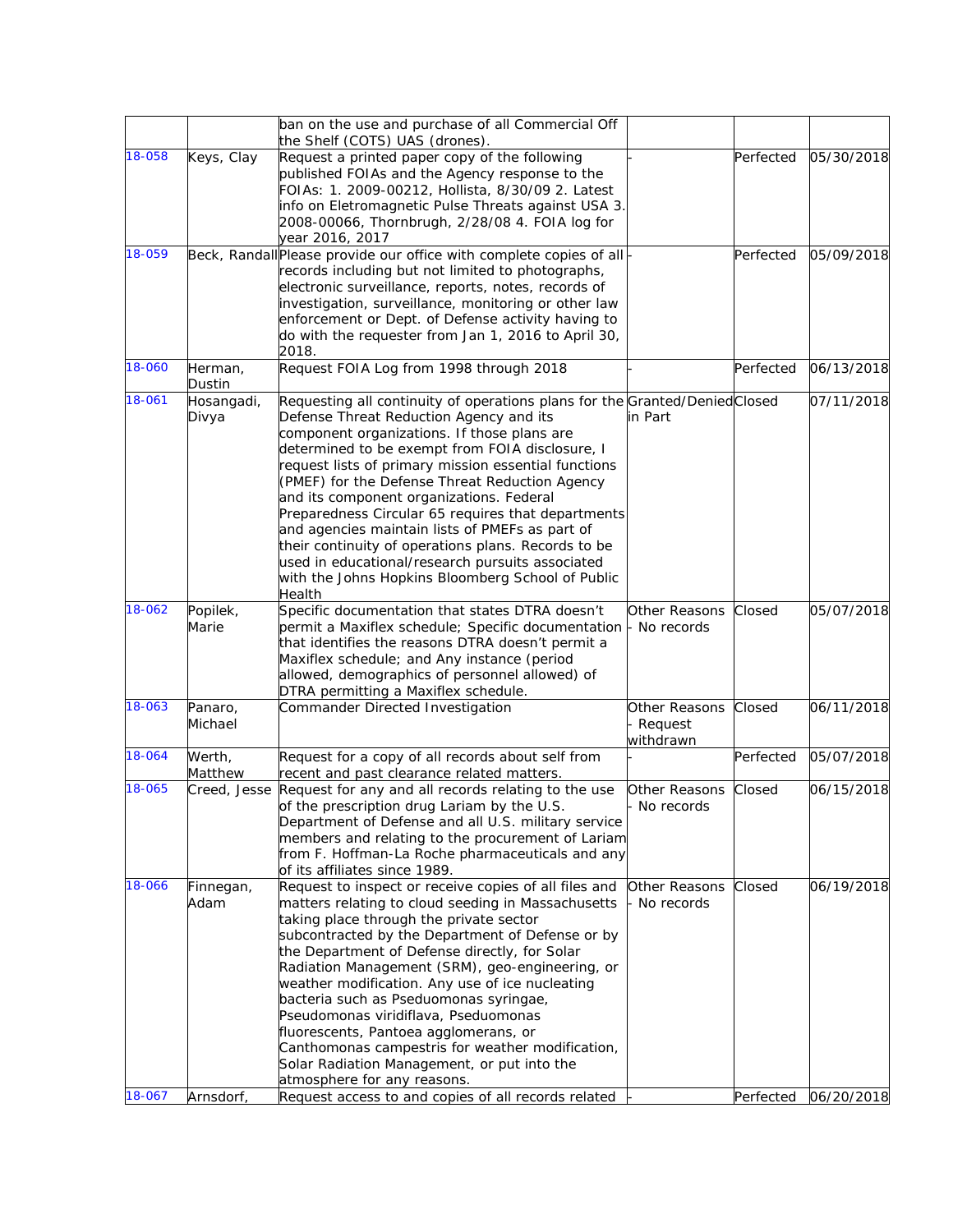|        | Isaac        | to Fatima Group; and all communications with the<br>Office of the Governor of Indiana between Jan. 13, |               |          |            |
|--------|--------------|--------------------------------------------------------------------------------------------------------|---------------|----------|------------|
|        |              | 2013, and Jan. 9, 2017.                                                                                |               |          |            |
| 18-068 | Finnegan,    | Request copies of all files and matters relating to                                                    | Other Reasons | Closed   | 06/20/2018 |
|        | Adam         | Russian bioterrorism attack on United States with                                                      | No records    |          |            |
|        |              | West-Nile Virus in the New York or Connecticut area                                                    |               |          |            |
|        |              | during the period of 1997-1999 using mosquitoes                                                        |               |          |            |
|        |              | as vectors for entomological warfare.                                                                  |               |          |            |
| 18-070 | Phillips,    | Radiation exposure while serving in the United                                                         | Other Reasons | Closed   | 07/31/2018 |
|        | David        | States Air Force (19 Nov 1974 - 31 Jul 1997).                                                          | - No records  |          |            |
|        |              | Specifically during his assignment to AIR FORCE                                                        |               |          |            |
|        |              | SYSTEMS COMMAND, Pittman Station, NV (Jun 85-                                                          |               |          |            |
|        |              | Jun 88) where he wore a personal radiation                                                             |               |          |            |
|        |              | monitoring device. (Date Range for Record Search:                                                      |               |          |            |
|        |              | From 7/31/2018 To 8/9/2018)                                                                            |               |          |            |
| 18-071 | Elliott,     |                                                                                                        |               |          | 07/31/2018 |
|        |              | Radiation signatures of the following US nuclear                                                       |               | Assigned |            |
|        | William      | warheads: W34, B28, B43, B57, and B61. (Date                                                           |               |          |            |
|        |              | Range for Record Search: From 7/31/2018 To                                                             |               |          |            |
|        |              | 8/9/2018)                                                                                              |               |          |            |
| 18-072 | Pasternack,  | All Joint Improvised-Threat Defeat Organization                                                        |               | Assigned | 08/10/2018 |
|        | Alex         | ("JIDO") or Joint Improvised Explosive Device                                                          |               |          |            |
|        |              | Defeat Organization ("JIEDDO") contracts,                                                              |               |          |            |
|        |              | documents, assessments, electronic-mail messages                                                       |               |          |            |
|        |              | (including attachments, if any), and reports related                                                   |               |          |            |
|        |              | to or involving STRATEGIC COMMUNICATIONS                                                               |               |          |            |
|        |              | LABORATORIES GROUP LIMITED, SCL GROUP, SCL                                                             |               |          |            |
|        |              | DEFENSE, or SCL USA LLC ("SCL"), the                                                                   |               |          |            |
|        |              | BEHAVIORAL DYNAMICS INSTITUTE ("BDI"), or                                                              |               |          |            |
|        |              | SCL founder Nigel Oakes ("NIGEL OAKES"). The                                                           |               |          |            |
|        |              | time period is January 1, 2007 to the present.                                                         |               |          |            |
|        |              | (Date Range for Record Search: From 8/10/2018                                                          |               |          |            |
|        |              | To 8/21/2018)                                                                                          |               |          |            |
| 18-073 |              | Gibbs, David Mr. Gibbs client requests that the Department of                                          |               | Assigned | 08/10/2018 |
|        |              | Defense ("DoD") comprised of the below list of                                                         |               |          |            |
|        |              | offices provide all research, data communications,                                                     |               |          |            |
|        |              | or other materials obtained from SPLC to be utilized                                                   |               |          |            |
|        |              | in or the development of training or education for                                                     |               |          |            |
|        |              | DoD employees and/or government contractors                                                            |               |          |            |
|        |              | working on behalf of the DoD. They request the                                                         |               |          |            |
|        |              | search be performed in the following offices within                                                    |               |          |            |
|        |              | the DoD: Defense Education Activity, Joint                                                             |               |          |            |
|        |              | Personnel Recovery Agency, Nation Guard Bureau,                                                        |               |          |            |
|        |              | National Security Agency, Defense Office of                                                            |               |          |            |
|        |              |                                                                                                        |               |          |            |
|        |              | Inspector General; U.S. Air Force, U.S. Army, U.S.                                                     |               |          |            |
|        |              | Navy, U.S. Marine Corps, U.S. Coast Guard;                                                             |               |          |            |
|        |              | Defense Intelligence Agency, Defense Security                                                          |               |          |            |
|        |              | Service, and Defense Threat Reduction Agency.                                                          |               |          |            |
| 18-074 | Kievernagel, | Mr. Kievernagel requests the following documents b-                                                    |               | Assigned | 08/16/2018 |
|        | Matthew      | provided to him: Announcement #: DTRA-18-                                                              |               |          |            |
|        |              | 10231061-MP Agency Name: Defense Threat                                                                |               |          |            |
|        |              | Reduction Agency Job Title: Security Specialist <                                                      |               |          |            |
|        |              | Caution-                                                                                               |               |          |            |
|        |              | https://usajobs.gov/GetJob/ViewDetails/501826100                                                       |               |          |            |
|        |              | > Series & Grade: GS-0080-12 OPM Control                                                               |               |          |            |
|        |              | Number: 501826100 - Certificate of Eligibles/Hiring                                                    |               |          |            |
|        |              | Worksheet - Schedule of interviews conducted for                                                       |               |          |            |
|        |              | the announcement - Selected Applicant's resume -                                                       |               |          |            |
|        |              | Selected Applicant's OF-306 - Completed SF-62,                                                         |               |          |            |
|        |              | U.S. Office of Personnel Management Agency                                                             |               |          |            |
|        |              | Request to Pass Over a Preference Eligible or                                                          |               |          |            |
|        |              | Object to an Eligible (If applicable                                                                   |               |          |            |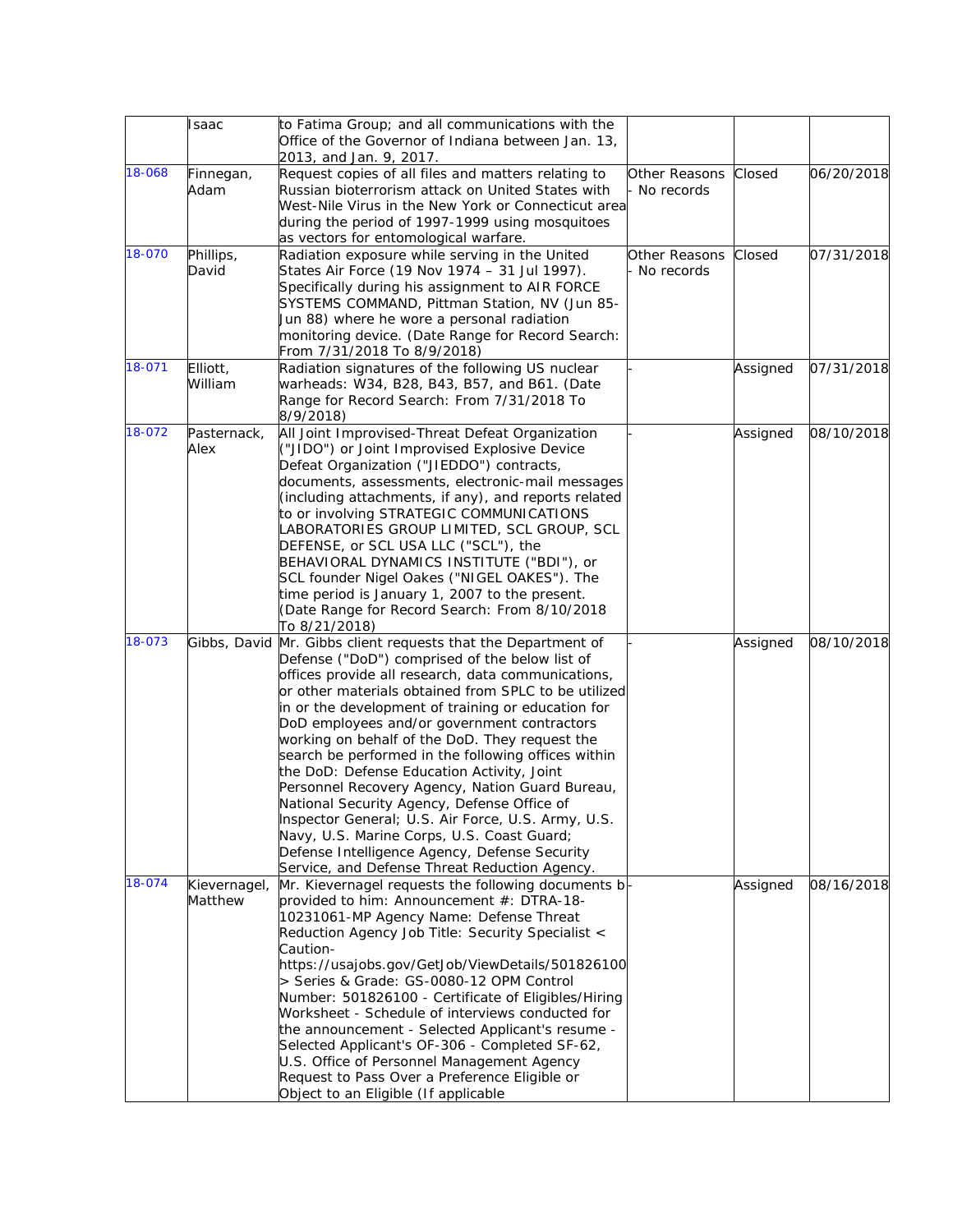| 18-075 |              | Battle, Joyce All documents including, but not limited to memos, |                         | Assigned  | 08/21/2018 |
|--------|--------------|------------------------------------------------------------------|-------------------------|-----------|------------|
|        |              | presentations, and slides from 01 August 2002                    |                         |           |            |
|        |              | through 31 December 2003 with the term "WMD                      |                         |           |            |
|        |              | elimination" as their subjects or in their titles                |                         |           |            |
| 18-076 | Stachewicz,  | Request for a copy of the following documents                    |                         | Perfected | 08/21/2018 |
|        | Jeff         | identified to DTRA Sources Sought J4CNJ10184002:                 |                         |           |            |
|        |              | 1. Agency Sole Source Justification and Approval                 |                         |           |            |
|        |              | (J&A) to support non advertised award to                         |                         |           |            |
|        |              | "Improvised Electronics" despite their listing an                |                         |           |            |
|        |              | incorrect address in SAM and having multiple                     |                         |           |            |
|        |              | awards cancelled for cause including                             |                         |           |            |
|        |              | W91CJ19P0020, W91QF5P0129, and                                   |                         |           |            |
|        |              | DJA16HDQS043; 2. Agency source selection                         |                         |           |            |
|        |              | decision statement 3. DTRA "responsibility"                      |                         |           |            |
|        |              |                                                                  |                         |           |            |
|        |              | determination, if any, relevant to "Improvised                   |                         |           |            |
|        |              | Electronics" ability to successfully perform during              |                         |           |            |
|        |              | the duration of the contract.                                    |                         |           |            |
| 18-077 | Erff, Corey  | Camber Corporation would like to request the Base                |                         | Assigned  | 08/23/2018 |
|        |              | contract documents and any subsequent                            |                         |           |            |
|        |              | modification documents for the following contracts:              |                         |           |            |
|        |              | HQ0682- I 3-A-0002/0005 S1O Support HQ0682-                      |                         |           |            |
|        |              | 13-C-00 12 JET Support Services GST0O-I 2-A-                     |                         |           |            |
|        |              | J0036 I I 3-A-J0036 OSC TO 5 - JCAST Deployable                  |                         |           |            |
|        |              | Support HQ0682-14-F-000 I J3 Strategic Support                   |                         |           |            |
|        |              | Services GSQ00I4AJ0068 (BPA) C-IED Training -                    |                         |           |            |
|        |              | USMC GST00-12-A-10038 I J0I79 OSC TO 4 -                         |                         |           |            |
|        |              | Irregular Warfare Analysis (IWA) GSQ00-14-A-                     |                         |           |            |
|        |              | J0044 OSC TO 7 SOF Support Teams HQ0682-14-                      |                         |           |            |
|        |              | C-0005 J9 ORSA Support Services GSQ00!5AJ0023                    |                         |           |            |
|        |              | C-IED Training -Army GSQ0015AJ0057 (BPA) C-IED                   |                         |           |            |
|        |              | Courses All of these contracts are issued from the               |                         |           |            |
|        |              | Joint Improvised Explosive Device Defeat                         |                         |           |            |
|        |              | Organization, under the Office of the Secretary of               |                         |           |            |
|        |              | Defense.                                                         |                         |           |            |
| 18-078 | Gepner,      | Request for a copy of the records DoD CAF relied                 |                         | Perfected | 10/26/2017 |
|        | Arthur       | upon in its preliminary decision to deny/revoke                  |                         |           |            |
|        |              | security eligibility.                                            |                         |           |            |
| 18-079 | Pfeiffer,    | Request copies of the following records: The                     | Granted in Full Amended |           | 09/05/2018 |
|        | Martin       |                                                                  |                         |           |            |
|        |              | current exhibit and holdings catalogues, or                      |                         |           |            |
|        |              | documents serving these roles, and exhibit texts of              |                         |           |            |
|        |              | the Nuclear Weapon School museum located on                      |                         |           |            |
|        |              | Kirtland Air Force Base in Albuquerque, New                      |                         |           |            |
|        |              | Mexico.                                                          |                         |           |            |
| 18-080 | Patterson,   | DTRA-TR-17-003 radiation dose assessment for                     | Granted in Full Closed  |           | 09/05/2018 |
|        | Ruben        | milatary personnel of the enewetak atoll clean-up                |                         |           |            |
|        |              | project 1977-1980.                                               |                         |           |            |
| 18-081 |              | Battle, Joyce All records from 01 February 2003 through 30 May   | Other Reasons           | Closed    | 09/07/2018 |
|        |              | 2003 including but not limited to background                     | No records              |           |            |
|        |              | papers, decision memoranda, determinations,                      |                         |           |            |
|        |              | emails, legal authorities, letters, memos, and                   |                         |           |            |
|        |              | mission statements relating to the Defense Threat                |                         |           |            |
|        |              | Reduction Agency's establishment of a Task Force                 |                         |           |            |
|        |              | Disablement and Elimination (TF D/E) to oversee                  |                         |           |            |
|        |              | the disabling and disposal of WMD-related material               |                         |           |            |
|        |              | found in Iraq. Please include records regarding its              |                         |           |            |
|        |              | mission, objectives, organization, scope, and                    |                         |           |            |
|        |              | staffing requirements.                                           |                         |           |            |
| 18-082 | Freudenthal, | All agreements between Defense Threat Reduction                  | Other Reasons           | Closed    | 08/14/2018 |
|        | Emmanuel     |                                                                  | - No records            |           |            |
|        |              | Agency and the Institut National de Recherche                    |                         |           |            |
|        |              | Biomédicale (INRB) of the Democratic Republic of                 |                         |           |            |
|        |              | Congo, also called in English National Institute of              |                         |           |            |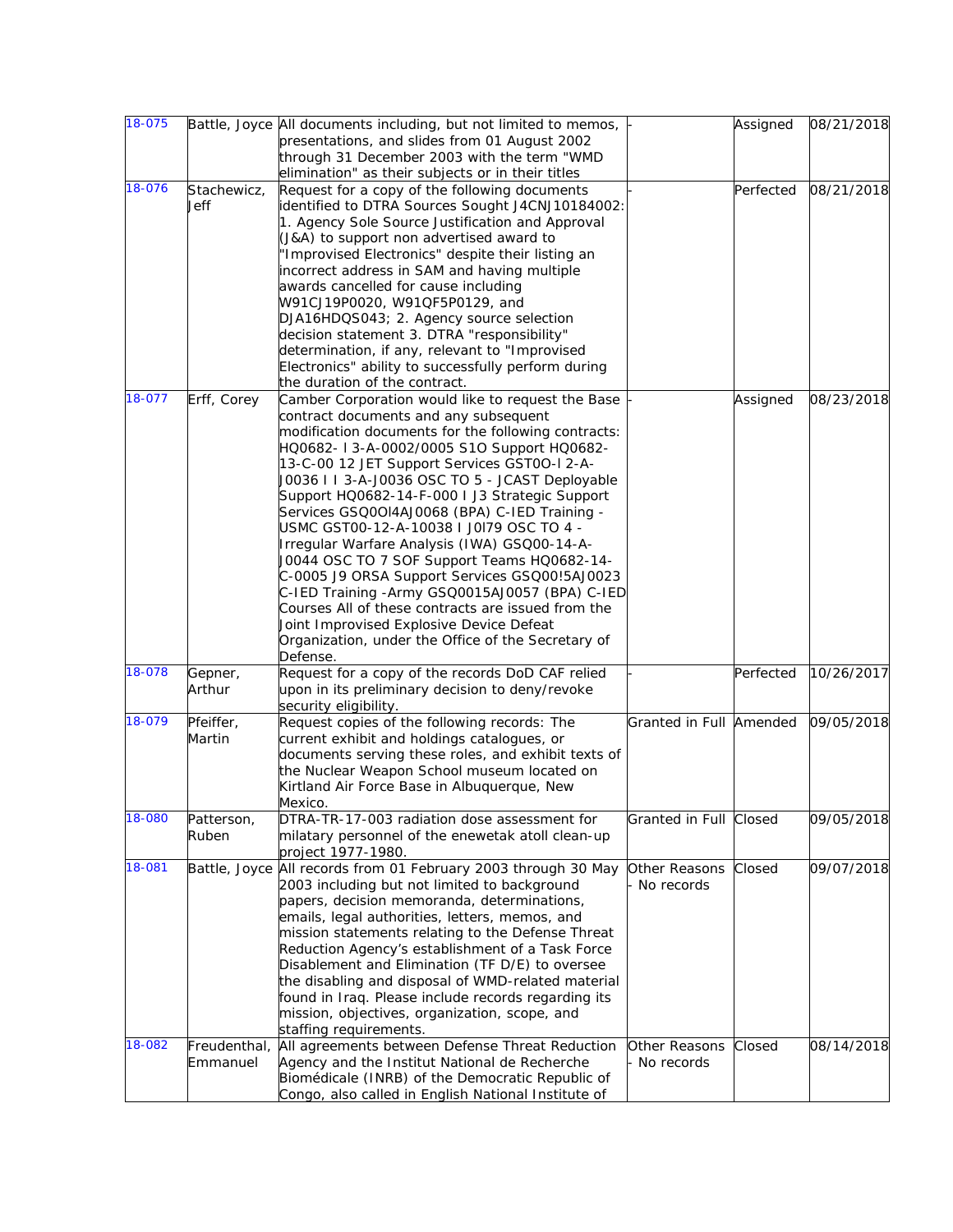|        |                            | Biomedical Research. The timeframe is from 1974                                                                                                                                                                                                                                                                                                                                                                                                                                                                                                                                                                                                                                                                                                                                                                                                                                                                                                                                                                                                                                                                                                                                                                                                                                                                                                                                                                                                                                                                                                                                                                                                                                                                                                                                                                                   |                                 |           |            |
|--------|----------------------------|-----------------------------------------------------------------------------------------------------------------------------------------------------------------------------------------------------------------------------------------------------------------------------------------------------------------------------------------------------------------------------------------------------------------------------------------------------------------------------------------------------------------------------------------------------------------------------------------------------------------------------------------------------------------------------------------------------------------------------------------------------------------------------------------------------------------------------------------------------------------------------------------------------------------------------------------------------------------------------------------------------------------------------------------------------------------------------------------------------------------------------------------------------------------------------------------------------------------------------------------------------------------------------------------------------------------------------------------------------------------------------------------------------------------------------------------------------------------------------------------------------------------------------------------------------------------------------------------------------------------------------------------------------------------------------------------------------------------------------------------------------------------------------------------------------------------------------------|---------------------------------|-----------|------------|
| 18-083 | Jones, Paula               | until today.<br>Records received from DOD CAF office.                                                                                                                                                                                                                                                                                                                                                                                                                                                                                                                                                                                                                                                                                                                                                                                                                                                                                                                                                                                                                                                                                                                                                                                                                                                                                                                                                                                                                                                                                                                                                                                                                                                                                                                                                                             | Granted in Full Closed          |           | 01/09/2018 |
| 18-084 | Panaro,<br>Michael         | Request information on himself.                                                                                                                                                                                                                                                                                                                                                                                                                                                                                                                                                                                                                                                                                                                                                                                                                                                                                                                                                                                                                                                                                                                                                                                                                                                                                                                                                                                                                                                                                                                                                                                                                                                                                                                                                                                                   | Granted/DeniedClosed<br>in Part |           | 09/14/2018 |
| 18-085 | Masoner,<br>Michael        | Mr. Masoner is requesting an electronic copy of the<br>investigation regarding himself, to include<br>investigator notes and briefings.                                                                                                                                                                                                                                                                                                                                                                                                                                                                                                                                                                                                                                                                                                                                                                                                                                                                                                                                                                                                                                                                                                                                                                                                                                                                                                                                                                                                                                                                                                                                                                                                                                                                                           |                                 | Perfected | 09/14/2018 |
| 18-086 | Scearcy,<br><b>Nicolas</b> | Mr. Scearcy requested results of all Nuclear<br>Safety/Surety Inspections completed at Malmstrom<br>AFB, MMXS 341 in Great Falls, Montana between<br>the dates of 1/1/04 through 3/1/05. He is looking<br>for the reason of the failure especially the events<br>surrounding the maintenance bays of the Weapons<br>Storage Area (WSA).                                                                                                                                                                                                                                                                                                                                                                                                                                                                                                                                                                                                                                                                                                                                                                                                                                                                                                                                                                                                                                                                                                                                                                                                                                                                                                                                                                                                                                                                                           |                                 | Assigned  | 09/14/2018 |
| 18-087 | Trevithick,<br>Joseph      | Mr. Trevithick is looking to obtain copies of the final-<br>reports the Joint Improvised Explosive Device<br>Defeat Organization's (JIEDDO) Gtobal Information<br>Research Center produced: - Report No. 20091014-<br>033, IED Reporting by the Media in Yemen, dated<br>14 October 2009 - Report No. 20100429-062,<br>Tactics, Techniques and Procedures (TTPs) in the<br>Videos of Al Qaida in the Islamic Maghreb (AQIM),<br>dated 19 May 2010 - Report No. 20101101-080,<br>Afghan Insurgent Video Distribution Patterns, dated<br>1 November 2010                                                                                                                                                                                                                                                                                                                                                                                                                                                                                                                                                                                                                                                                                                                                                                                                                                                                                                                                                                                                                                                                                                                                                                                                                                                                            |                                 | Assigned  | 09/14/2018 |
| 18-088 |                            | Meek, James This is a News Media request under the Freedom of<br>Information Act for Joint Improvised-Threat Defeat<br>Organization (JIDO) records pertaining to a Troops-<br>in-Contact incident during a mission in the vicinity<br>of Tongo Tongo, Niger, between 3 October 2017<br>and 4 October 2017 (hereafter "Niger TIC")<br>involving personnel from 3rd Special Forces Group<br>(Airborne) and other U.S. agencies and U.S. units<br>under the command of U.S. Special Operations<br>Command-Africa (hereafter "SOCAFR"), U.S.<br>Special Operations Command (hereafter "SOCOM")<br>and U.S. Africa Command (hereafter "AFRICOM").<br>This request seeks the following documents or file<br>types, with cross-references: 1. U.S. Army<br>Regulation (AR) 15-6 investigations of the 3-4<br>October 2017 mission by Operational Detachment<br>Alpha-3212 (hereafter "ODA 3212"), other 3rd<br>Special Forces Group (Airborne) elements in Arlit,<br>Niger, or elsewhere. 2. To the extent it does not fall<br>within the scope of line item $#1$ , any After-Action<br>Reviews, "Lessons Learned" reports, Concept of<br>Operations, Primary, Alternate, Contingent,<br>Emergent reports, Warning Orders, Operational<br>Summaries, and/or Spot Reports and Significant<br>Action Reports pertaining to the 3-4 October 2017<br>mission by ODA 3212, other 3rd Special Forces<br>Group (Airborne) elements in Arlit, Niger. 3. To the<br>extent it does not fall within the scope of line item<br>$#1$ , any administrative or non-judicial punishment<br>or re-assignments - to include Letters of<br>Reprimand, Evaluations, Relief For Cause or Do Not<br>Promote memoranda - leading up to or resulting<br>from the Niger TIC; 4. To the extent it does not fall<br>within the scope of line item #1, any Financial |                                 | Assigned  | 09/19/2018 |